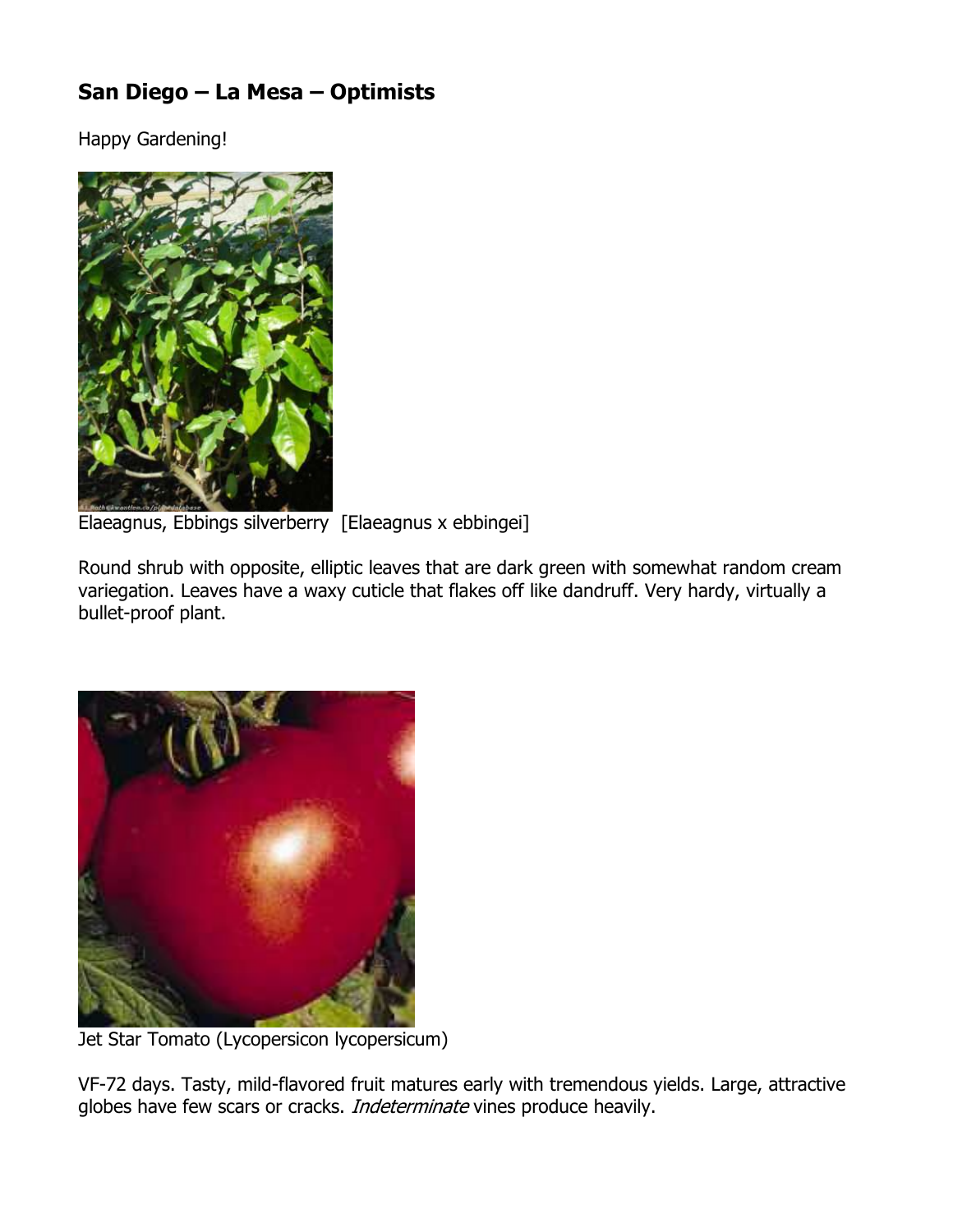

Brandywine Tomato [Lycopersicon lycopersicum]

## Amish variety heralded for best taste since 1885!

90 days. Incredible flavor, perfectly balanced between acids and sugars. Medium-large fruits, up to 1 1/2 lb., protected from sunscald by potato-like leaves. Indeterminate

Very often clients ask about "Heirloom" tomatoes. Heirlooms are simply much older varieties than the new hybrids. Though their taste is excellent, you can find this same great taste in newer hybrids. Newer varieties however, have been developed to be more bountiful and hardier – less subject to disease. It's you choice!

One of the most common questions about tomato plants is what the difference is between determinate and indeterminate varieties. Once you know the difference, it's easy to make informed decisions about which tomatoes will work best in your garden.

Answer: The most simple explanation of the difference between determinate and indeterminate tomatoes is that determinate tomatoes bear their crop all at once, while indeterminate tomatoes bear fruit over the course of a season. Indeterminate varieties tend to grow longer vines and will require more support in terms of staking or caging over the course of a season. Determinate varieties often (but not always) tend to be more compact and manageable.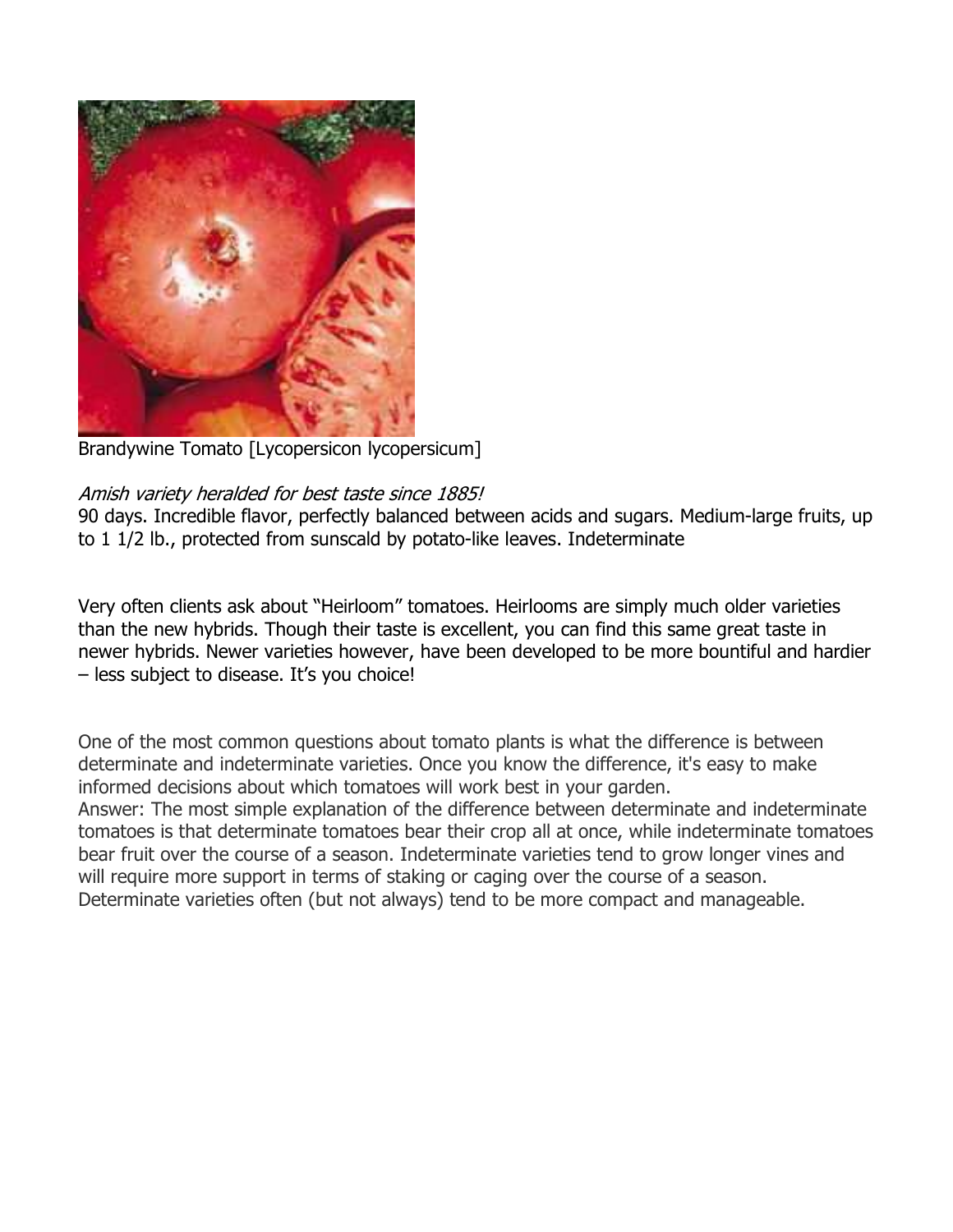

The Moruga Scorpion Pepper [ ] is one of the hottest peppers in the world. We believe hotter than Ghost chile. The Morouga Scorpion is named after the South East region of Trinidad. It gets a small tail or nipple and has a slight Scotch Bonnet shape. Closely related to the Trinidad 7 Pot it's skin has a rough surface that looks like the texture of a human brain. Unlike the 7 pot the pods are consistent in shape and size. It may have a higher heat level than the traditional Red Trinidad Scorpion.

Dave DeWitt is called "Pope of Peppers" and is the author of many chile pepper books. Dave gave the pepper to his long time friend Marlin Bensinger, a chemical engineer and one of the foremost experts on capsaicin science. Marlin tested it and it came in higher than the Bhut Jolokia.



An Anaheim pepper [Capsicum annuum 'Numex Big Jim'] is a mild variety of chili pepper. The name "Anaheim" derives from a farmer named Emilio Ortega who brought the seeds to the Anaheim, California, area in the early 1900s.

Anaheim peppers are available in grocery stores in the produce section. As these peppers mature they turn from green to red. They can be used for cooking at any stage but are most often used when still green